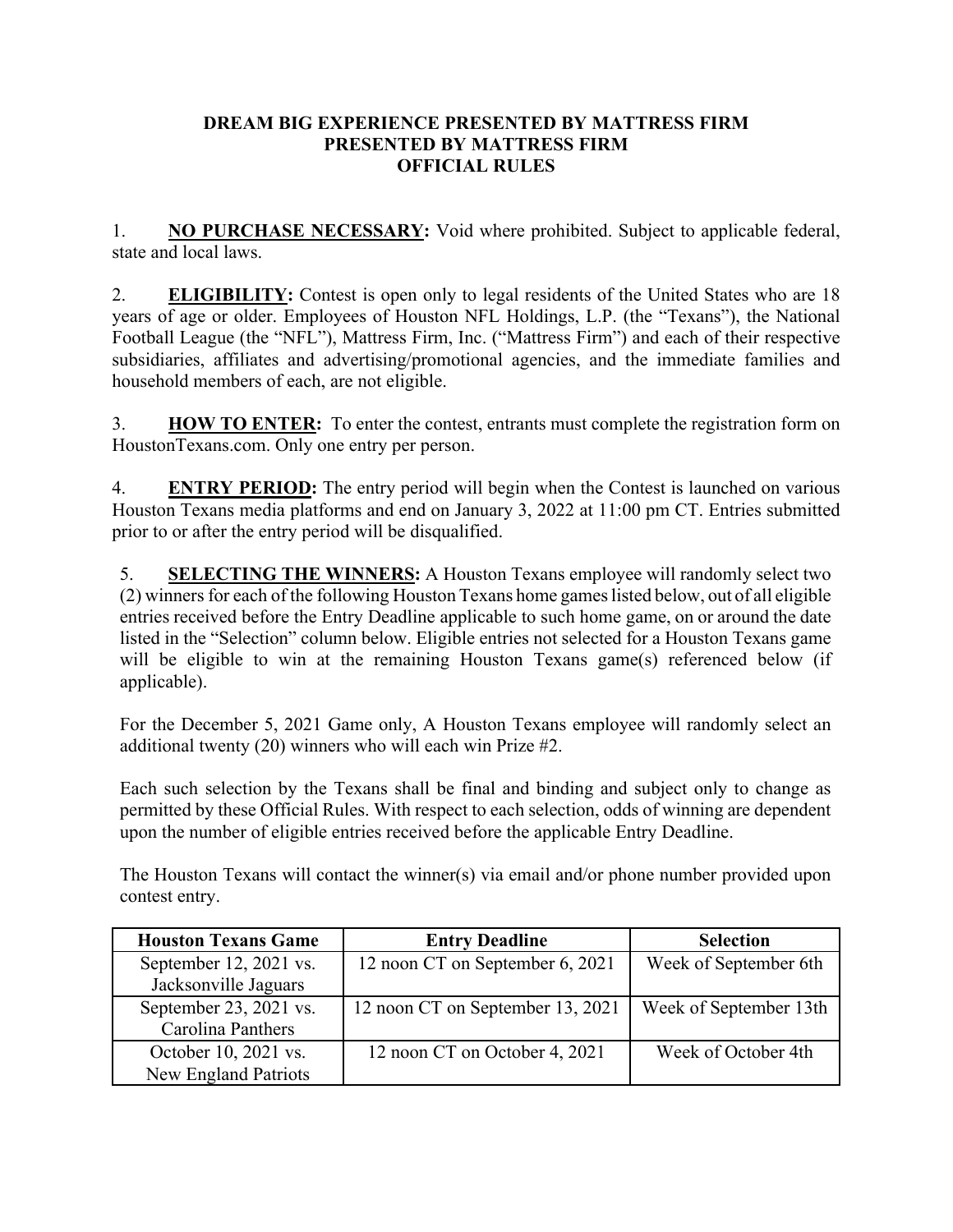| <b>Houston Texans Game</b> | <b>Entry Deadline</b>           | <b>Selection</b>      |
|----------------------------|---------------------------------|-----------------------|
| October 31, 2021 vs.       | 12 noon CT on October 25, 2021  | Week of October 25th  |
| Los Angeles Rams           |                                 |                       |
| November 28, 2021 vs.      | 12 noon CT on November 22, 2021 | Week of November 22nd |
| New York Jets              |                                 |                       |
| December 5, 2021 vs.       | 12 noon CT on November 29, 2021 | Week of November 29th |
| Indianapolis Colts         |                                 |                       |
| December 12, 2021 vs.      | 12 noon CT on December 6, 2021  | Week of December 6th  |
| <b>Seattle Seahawks</b>    |                                 |                       |
| December 26, 2021 vs.      | 12 noon CT on December 20, 2021 | Week of December 20th |
| Los Angeles Chargers       |                                 |                       |
| January 9, 2021 vs.        | 12 noon CT on January 3rd, 2021 | Week of January 3rd   |
| <b>Tennessee Titans</b>    |                                 |                       |

6. **GENERAL CONDITIONS:** The Sponsor of the Contest is the Houston Texans, NRG Stadium, Two NRG Park, Houston, Texas 77054. The decisions of the Houston Texans are final in all matters. By entering the Contest, you agree to be bound by these Official Rules. By entering the Contest, you agree to the Texans' and Mattress Firm's use of your name, photograph, voice, likeness and demographic information in any manner and for any purpose in any media now known or hereafter developed, without additional compensation or your prior review, unless prohibited by law. Upon Sponsor's request, each potential winner will be required to sign and return an affidavit of eligibility and publicity/liability release upon being notified that he or she is a potential winner. If the document is required and a potential winner does not sign and return the document, such potential winner will be disqualified from the Contest. By entering the Contest, you agree that the Houston Texans may enter your name and contact information in their database and that the Houston Texans or their designees (e.g., Texans sponsors) have your permission to contact you with a list of other ways, from which you may choose, to be involved with the Houston Texans. If Contest registration is through the Houston Texans website, please also see the Houston Texans Privacy Policy (<http://www.houstontexans.com/about-us/privacy-policy.html>). Further, by entering the Contest, you agree that Mattress Firm may enter your name and contact information in its database and that Mattress Firm and/or its subsidiaries, affiliates and/or consultants have your permission to use such information to contact you for marketing, consumer insight and for other reasonable business purposes. Please also see the Mattress Firm, Inc. Privacy Policy (<http://www.mattressfirm.com/privacy-policy.html>).

## 7. **PRIZE(S):**

- Prize #1  $(2 \text{ Total Prizes})$ :
	- Two (2) Lower Level Tickets
	- One (1) Parking Pass
	- Two (2) Jerseys size, color and player will be custom to each winner!
	- Two (2) Churrascos Club passes

ARV: \$808